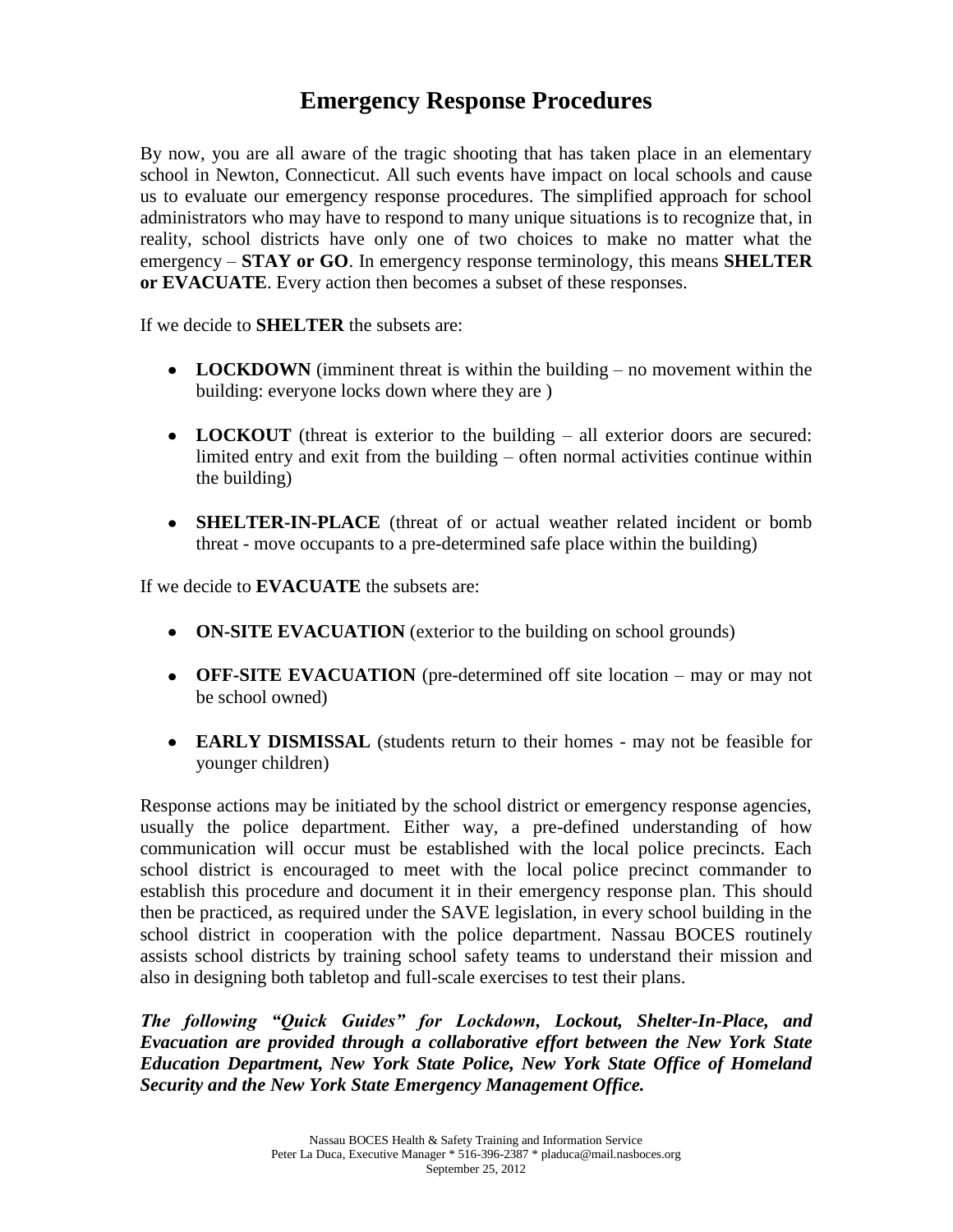# **Lockdown - Quick Guide (Threat Inside the Building)**

• Lockdown will be announced by intercom, public address system, or otherwise. Do not use codes. Call 911 and report your situation. Consider a lockout for adjacent school buildings as well.

• **Immediately** gather students from hallways and areas near your room into your classroom or office. This includes common areas and restrooms immediately adjacent to your classroom.

• **Lock** classroom door(s) and have students take a seated position on the floor next to the wall out of view from the door window. Stay out of sight.

• **Do Not** cover windows.

- Leave the window blinds and lights as they are.
- Document and Attend to any injuries as well as possible.

• **No One** should be allowed to enter or leave a classroom or office under any circumstances.

- **Do Not** answer or communicate through your locked door.
- **Do Not** allow anyone into your 'secured' area.
- **Do Not** answer a classroom telephone.

• **Do Not** respond to a Fire Alarm unless imminent signs of fire are observed. Doing so could compromise the safety of those already secured.

• **Do Not** talk within your secured area, except only as absolutely necessary.

• **Do Not** respond to the intercom, public address system, or other announcements.

• **Take Attendance** – include additions. Missing students' last known locations should be noted. Keep this record for when you are released from the lockdown.

#### **Lockdown will end ONLY when you are physically released from your room by emergency responders or other authority.**

**\*** \*Responding law enforcement should have master key to conduct the release. Do not rely on school personnel with keys to be available to assist in the release.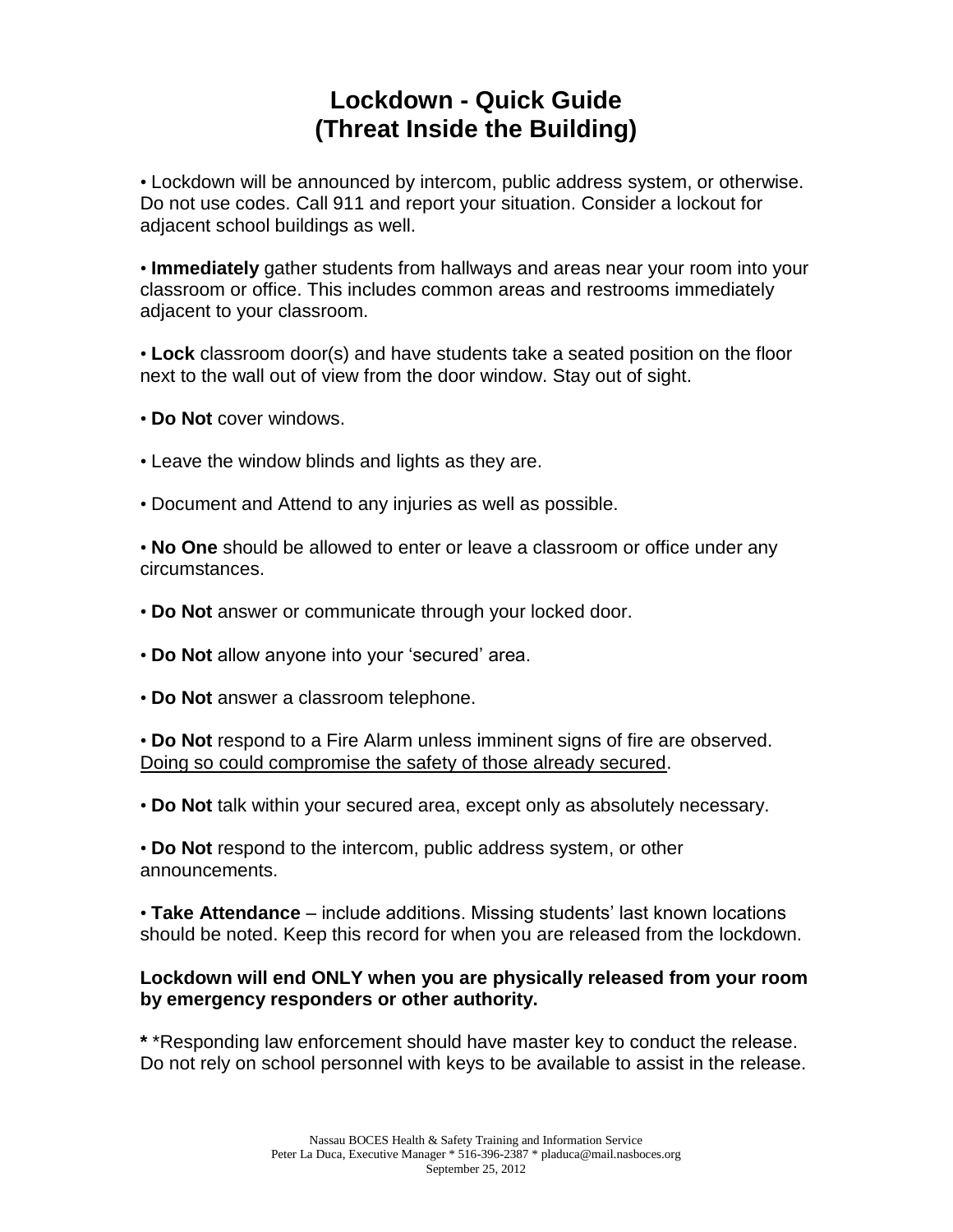# **Lockout - Quick Guide (Threat Outside the Building)**

• Lockout will be announced by intercom, public address system, or otherwise. Use plain language to announce the lockout.

• If a school is in lockout because they were notified by police of a local situation, there is no need to call to advise police of the lockout. However, the school should keep the police advised of any change in status to your building.

• If the school is initiating the lockout due to a situation or potential incident discovered at the school, they should advise police of your lockout and what you may be anticipating.

• **Lock all** exterior doors and windows.

• **All** outside activities are terminated.

• **Entry** to the building is gained only on a one-on-one basis, and only through a locked and monitored door.

• Classes otherwise **continue** as normal.

• **Lockout** is lifted when the external threat is resolved. **Notification** of such resolution may be through any means appropriate for the respective building.

• Upon resolution of an incident and termination of the lockout, **contact police** to advise them of such.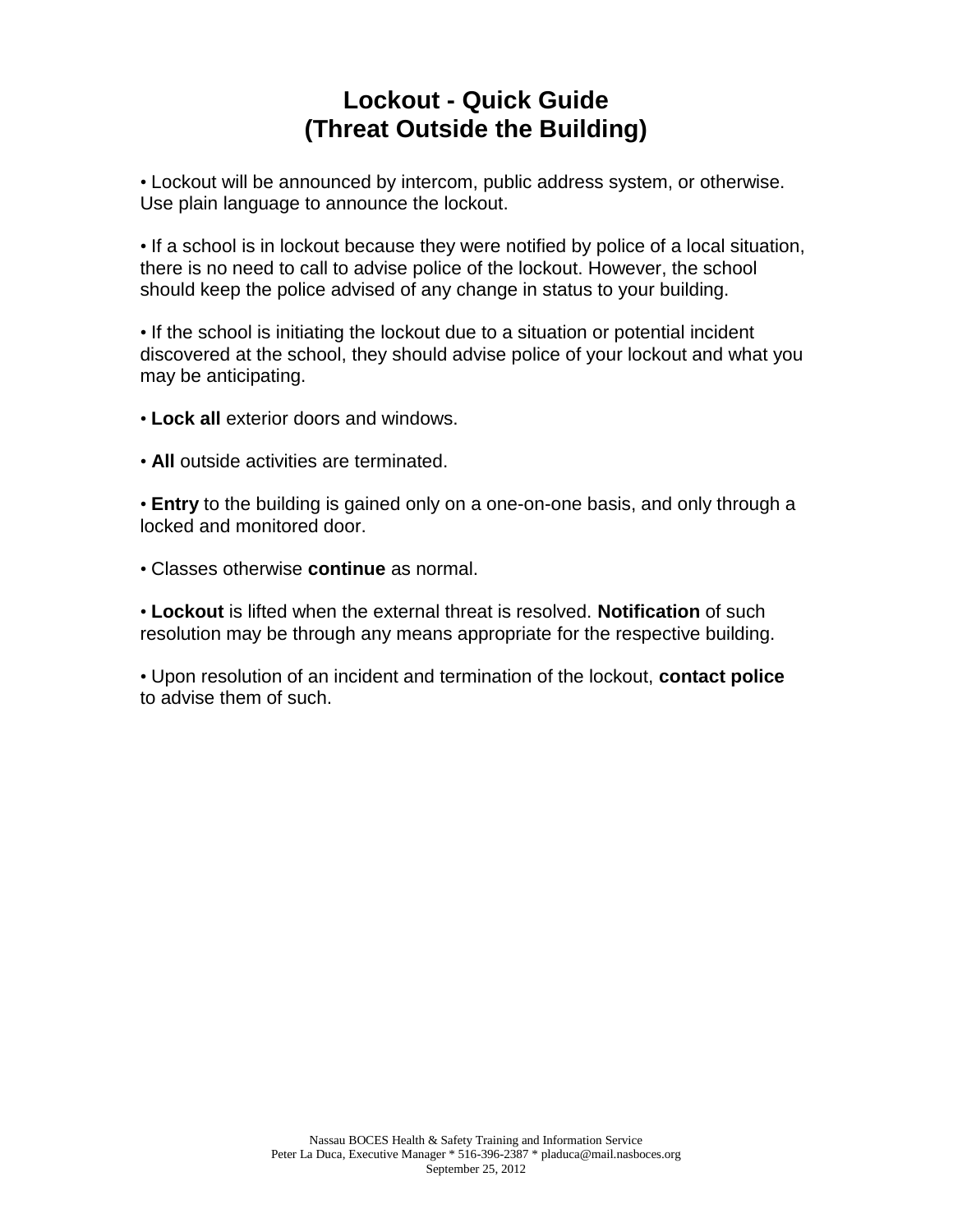# **Shelter in Place - Quick Guide**

### **For a Generic/Non-specific Bomb Threat:**

• **Announce** "Shelter in Place." Instruct everyone to remain where they are and scan their respective area for anything out of the ordinary.

• **Call 911**.

• **Activate** School Building-Level Safety Team. **Instruct** them to **scan** common areas for anything unusual.

\**Effective bomb threat response relies on the notion that information contained in a threat cannot be considered definitive; but rather, as clues which place the validity of the threat on a gradient scale between hoax (generic) and credible (specific, i.e. – date, time, location, method).*

• If no device is found, **decide** whether to continue school or evacuate. The school district administration may consult with police to make their decision.

• If a device is found, follow step 3 for "A Specific Bomb Threat."

#### **For a Specific Bomb Threat:**

• **Announce** "Shelter in Place."

• **Call 911**.

• **Activate** School Building-Level Safety Team. **Instruct** them to find an internal location to move the school population to, scan and clear the location and a route to it. **Move** those in the affected area to the established and cleared location.

• **Assist** first responders as necessary.

#### **For a Weather-Related Situation:**

• **Announce** "Shelter in Place" with instructions to go to the hallway or an internal room without windows and sit down on the floor.

- **Activate** Building-Level Safety Team.
- **Call 911** for any emergency assistance if needed.